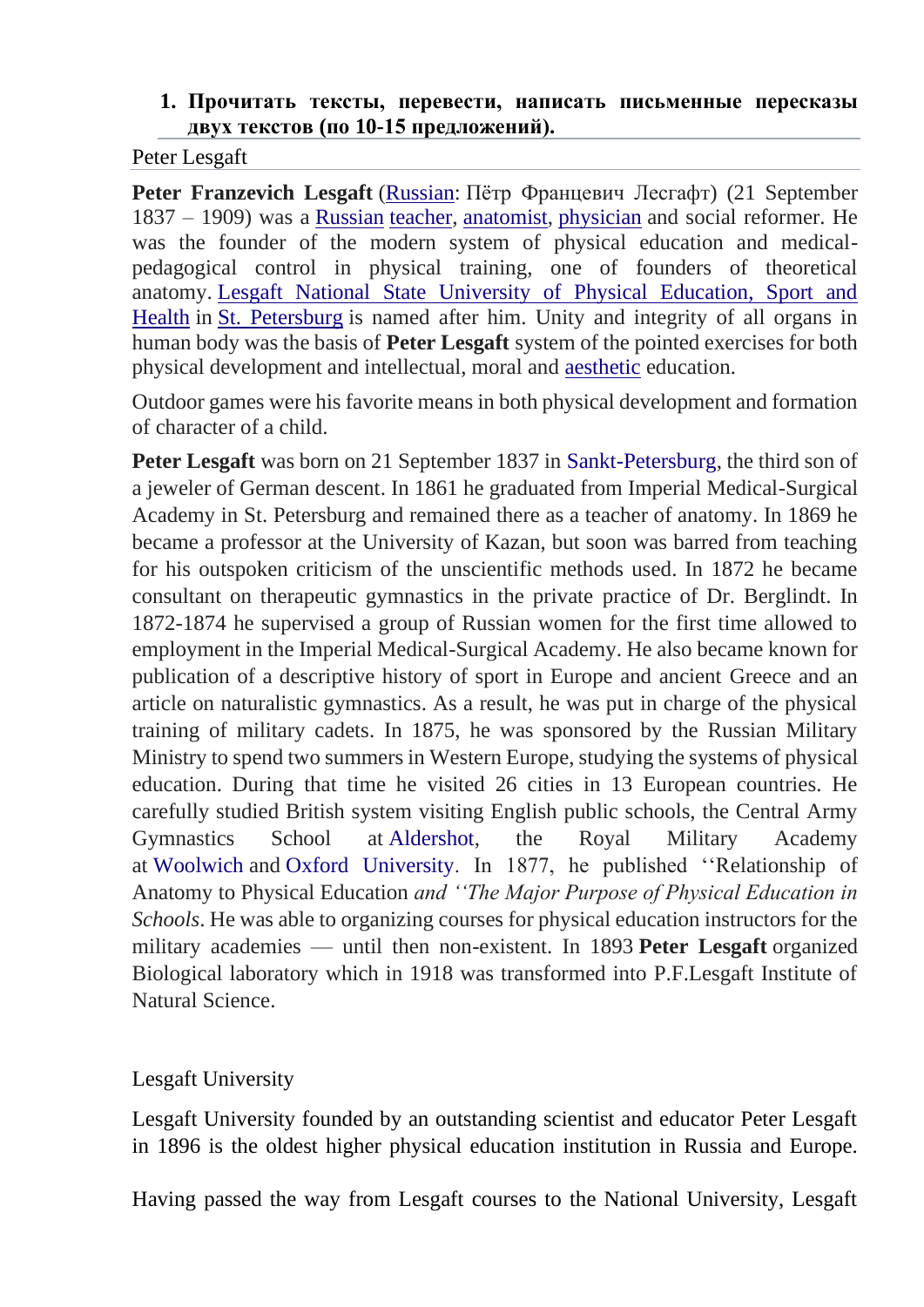University has become a modern multidisciplinary higher educational institution that naturally combines pedagogical, sport, economic and humanitarian education.

The year of the University foundation coincides with the year of the modern Olympic Games rebirth by Pierre de Coubertin.

The best Russian scientists, members of the Academy of Sciences I.P. Pavlov, L.A. Orbeli, V.L. Komarov, A.F. Ioffe and E.V. Tarle used to work at Lesgaft University.

1935 – The University was awarded the Order of Lenin for training and scientific support of the All-Union complex "Ready for work and defense".

1942 – The University was awarded the Order of Wartime Red Banner for the heroic struggle of the students at the front and in the rear of the Great Patriotic War.

In 2005, the higher educational institution passed the state certification and received university status. The same year Lesgaft University was selected as one of 50 innovative universities of Russia to test the model of entering the European Higher Education Area.

In 2007, Lesgaft University successfully passed the test of the evaluation commission of the European Union. The university graduates have received The Diploma Supplement since 2009.

In 2008, the University became Lesgaft National State University of Physical Education, Sport and Health.

Over the years, Lesgaft University becomes one of the leading Russian higher educational institutions according to the level of qualification of the teaching staff, as well as for the number and quality of published textbooks.

Scientific schools and traditions established by Peter Lesgaft were developed during the Soviet and post-Soviet period, those are currently still in progress.

Today Lesgaft University undertakes global mission of training the coaching and teaching staff, giving scientific and methodological support of the industry and the education of young athletes, the best of which become Olympic champions.

It is symbolic that N.A. Panin-Kolomenkin won the first Olympic medal in Russian history in 1908 at London Olympic Games. The athlete later used to work as a professor at Lesgaft Institute.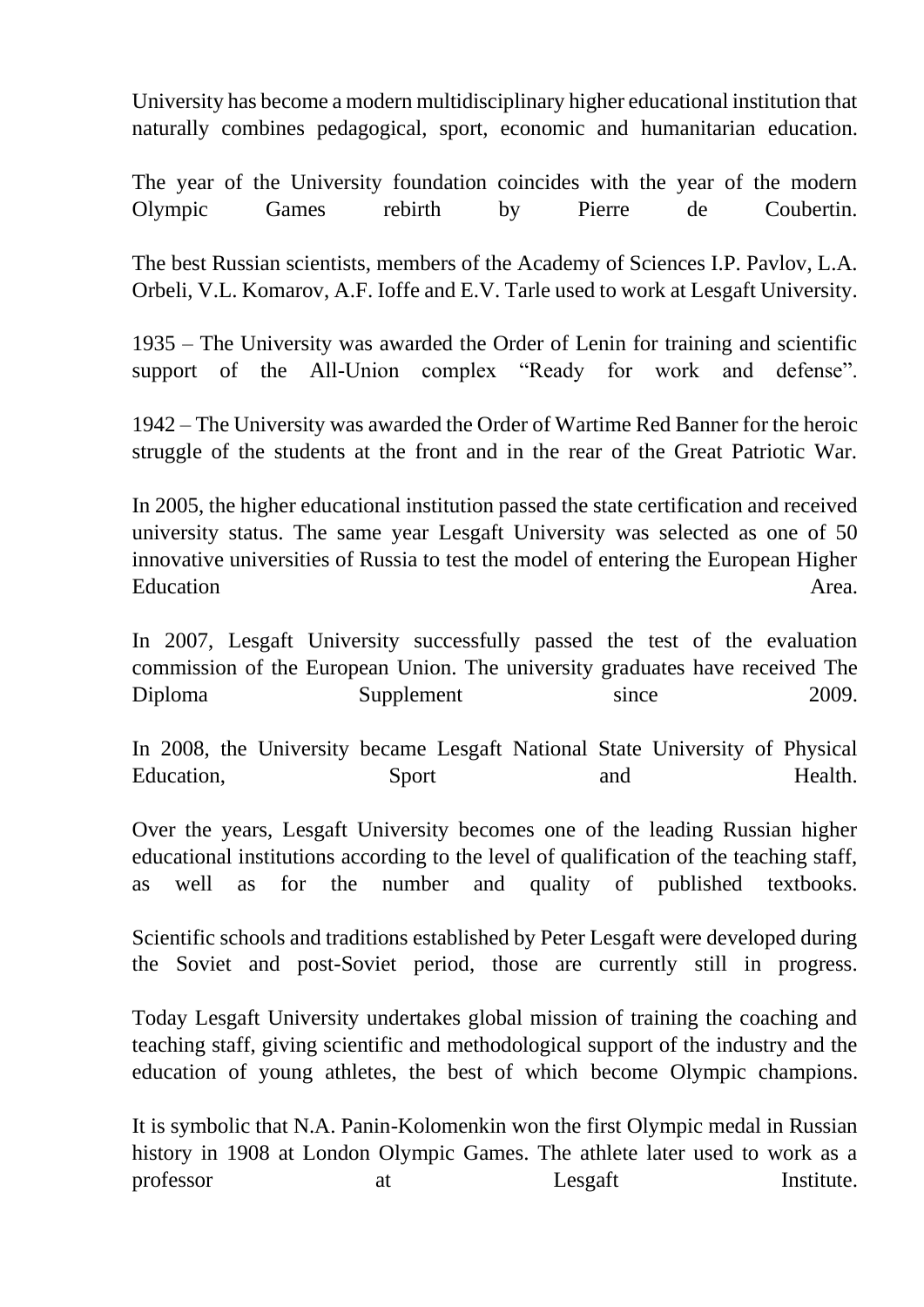Lesgaft University made a huge contribution to training top-qualification athletes. Our students, postgraduate students and alumni won more than 300 Olympic medals, including 178 Olympic gold medals; more than 900 gold medals at the European and World Championships. Over 600 graduates are honored coaches of various sports.

The pride of Lesgaft University are multiple champions of the Olympic Games: Liubov Egorova, Vladimir Salnikov, Аleksandr Dityatin, Tatiana Кazankina, Liudmila Pinaeva, Victor Zhdanovich, Aleksandr Karelin and Olympic champions: Boris Shilkov, Andrei Krylov, Viacheslav Ekimov, Aleksei Urmanov, Aleksei Yagudin, Evgenii Plushenko, Maksim Marinin., Evgenia Medvedeva-Arbuzova, Anna Bogaliy-Titovets, Alina Kabaeva, Olga Kujela.

Winners of world Championships and major international tournaments are Nicolai Valuev, Svetlana Kuznetsova, Viacheslav Malafeev, Аleksandr Kerzhakov, Alina Kabaeva and many other outstanding athletes from Lesgaft University.

Lesgaft University students permanently become winners of the World Universiades.

# **2. Подготовить презентацию в PDF-формате о Константине Ушинском.**

## **3. Выполнить контрольную работу.**

## **Test 1**

**Цель**: выявить уровень знаний использования грамматических времён, оборотов there is/are и модальных глаголов; написания данных о себе.

#### **1. Определите время предложений**

- 1. How often do you go training?
- 2. The coach has already left.
- 3. How long have you been doing sport?
- 4. They are not training at the moment.

## **2. Употребите нужный оборот**

- 1. There ….a ball in the corner.
- 2. ….there students in the class?
- 3. There …..sportsmen and a coach on the stadium.
- 4. There …..a famous sportsman and fans in the hall.
- 5. …..there a sportsman on the training?

#### **3. Вставьте нужный модальный глагол**

- 1. He ….play football. He is a famous sportsman.
- 2. …you give me a ticket for the football match?
- 3. It's cold. You…. put on warm clothes.
- 4. It's so seriously match. We …..win.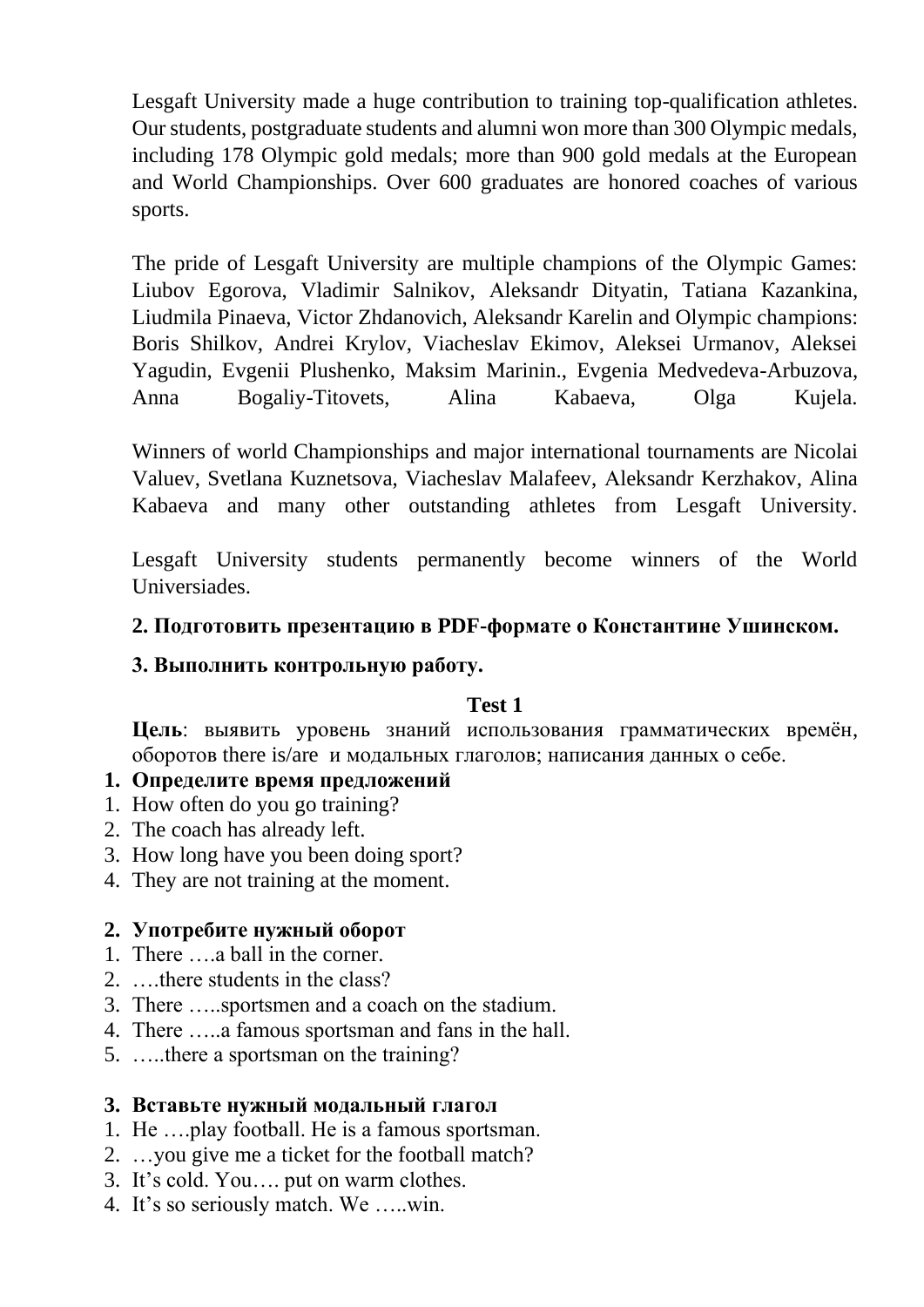- 5. At 9 o'clock they …..go.
- 6. He …call him.
- **4.** Напишите о себе, как спортсмене (вид спорта, учебное заведение, продолжительность занятия спортом, награды, увлечения).Объём: 10 предложений.

#### **Критерии оценивания**

| Task 1 |  |
|--------|--|
| Task 2 |  |
| Task 3 |  |
| Task 4 |  |

| оаллы  |  |  |
|--------|--|--|
| оценка |  |  |

### **4.Прочитать, перевести текст, написать письменный пересказ.**

4 Different Types of Sports That You Have To Know

[Sports Type](http://www.savecivicstadium.org/category/sports-type/) / By [Antje Nacht](http://www.savecivicstadium.org/author/serpchamp/)

As you know, there are many different sports that a person can play. In fact, a sports event like Olympics features a long list of sports. Therefore, it only goes to show that the field of sports is diverse and extensive.

But, if you want to know much better about the different types of sports, you are advised to check out and read the list shown below as it gives you information about these different types of sports. Bear in mind that on this article we don't include any type of sports that are not physical .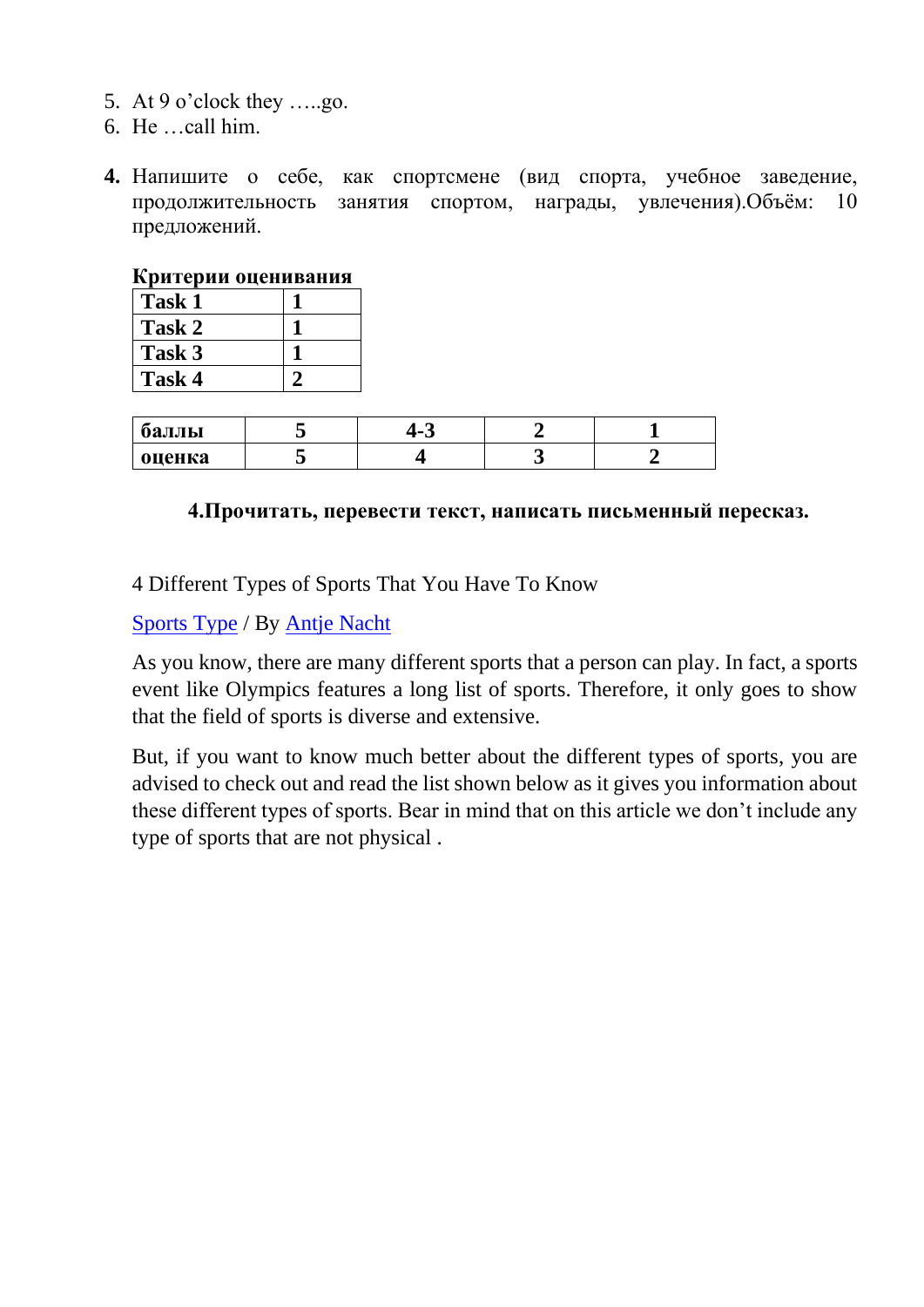

For example some people

consider Chess or even poker games as sports because people compete against each other using their brain instead of their body.

But on this article we only include the types of sports that are considered as physical.

If you are still interested in playing any non physical sports then you can visit [www.blackjack-x.com](http://www.blackjack-x.com/) where you can play card games like blackjack for fun with free chip.

Here is the list of the different types of sports

1. Ball Sports First on the list of the sports' different types is the ball sport which is the most common one among of all types as well. Ball sports are any sports that involve and use the balls. The ball sports are divided into three classifications which are the ball only, ball and a stick or bat, and ball over the net. Under the classification of the ball only are the basketball, soccer or football , bowling, football, paddleball, handball, and table tennis.

On the other hand, some examples of the ball and a stick or bat are the golf, baseball, field hockey, cricket, lacrosse, billiards, and softball. Tennis, badminton, water polo, pickleball, and volleyball are some of the sports which are under the classification of the ball over the net.

2. Strength and Combat Sports Another type of sports is the strength and combat sports which are sports that involve strength and fighting. Some examples of sports that are strength – based include bodybuilding, weightlifting, and powerlifting.

Meanwhile, some examples of the combat sports are boxing, ultimate fighting, wrestling, and the ancient martial arts such as jujutsu, karate, and taekwondo. Kendo and fencing are some examples of the combat sports that allow and use weapons.

A lot of these sports are *[Olympic games](https://www.olympic.org/)* which clearly shows the importance of them